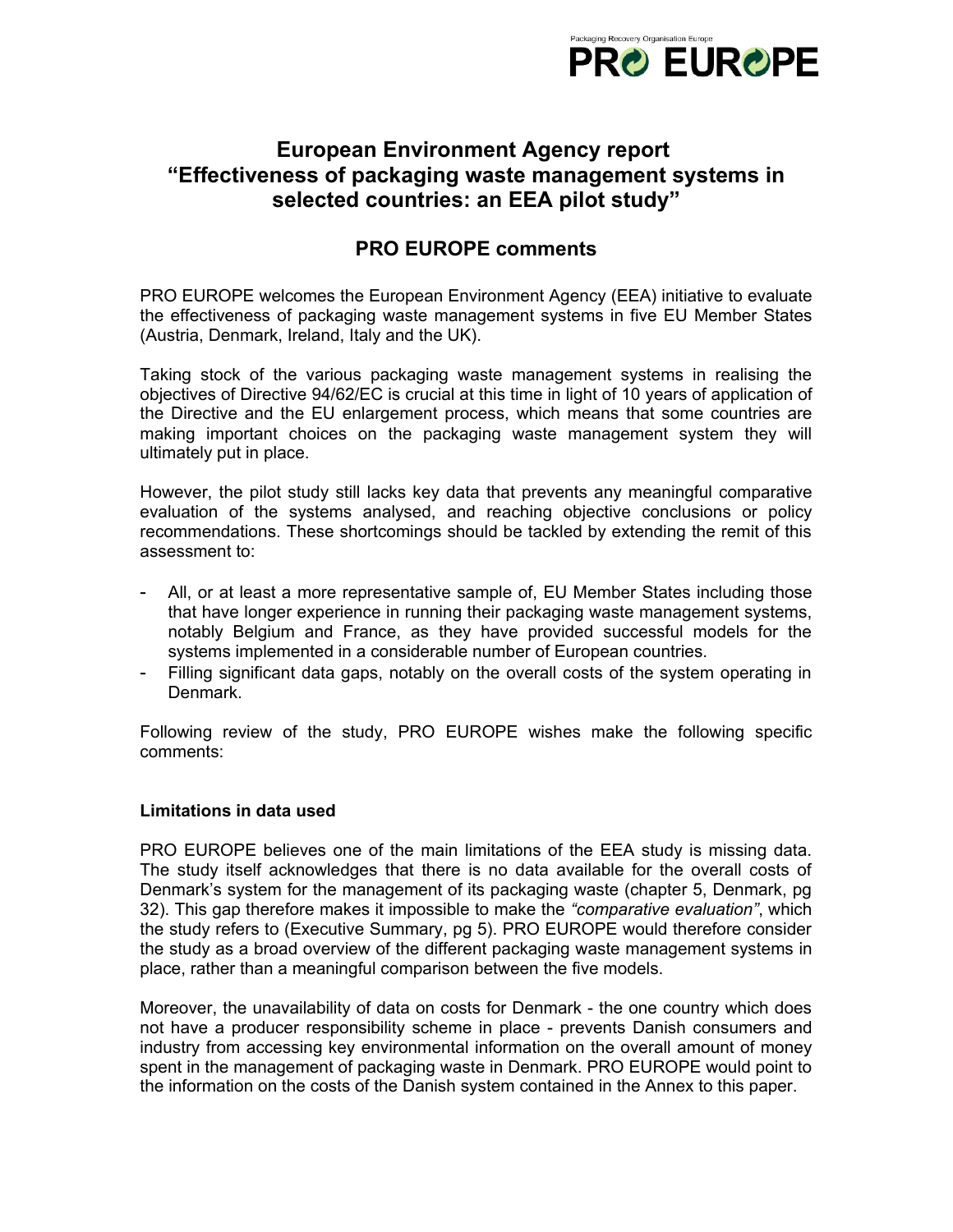

The study also fails to take into account the results achieved by a given system since its establishment. The Austrian scheme for example had been in operation even before the Packaging Directive came into force. PRO EUROPE would suggest that the starting point of each comparison should be one year prior to the system's introduction. Otherwise, latecomers are clearly favoured, given the potential for making more significant progress during the first years.

At the same time, the study primarily uses data covering the period 1997-2001. It is unfortunate that the EEA bases many of its observations on relatively old statistics and information, particularly as Member States are currently working towards achieving the revised recycling and recovery targets covering the second 5-year phase until 2008 (taking into account the derogations granted for the EU-10, Greece, Ireland and Portugal).

## **Prevention**

The study finds that the five Member States have focused their efforts more on recycling and recovery than on waste prevention: *"In general, the systems include a number of measures and aim mainly at increasing recovery and recycling, while efforts on prevention of packaging waste are clearly less embedded in the systems"* (Executive Summary, pg 6). However, PRO EUROPE would argue that recovering valuable materials effectively contributes to preventing the generation of packaging waste and reduces the use of natural resources in the manufacturing process in the first place. Moreover, 'Green Dot' fees based upon weight are an additional incentive to reduce packaging weight as it has been shown in PRO EUROPE's recently published brochure *Effective packaging - effective prevention*.

We would like to stress that less packaging is not necessarily more environmentally friendly. According to CEN standard 14328, prevention by source reduction can only be implemented until the critical point is achieved, due to the fact that an excessive weight reduction could risk packaging functionality which could in turn lead to higher environmental impacts.

PRO EUROPE believes that waste prevention means much more than weight reduction. Prevention means avoiding material and energy losses during the whole life cycle of packaged products, and PRO EUROPE would therefore advocate a more effective way of preventing waste which includes actions aimed at protecting products, optimising packaging and returning raw materials and energy to the production process.

### **Contribution of producer responsibility schemes**

The study acknowledges the contribution of systems based on producer responsibility towards the fulfilment of the targets set out in the Packaging Directive. Moreover, PRO EUROPE wishes to draw attention to the main positive effects associated with the structure and functioning of these schemes, namely:

- Operation under open and transparent principles, whereby among other things the annual costs and expenditure are publicly available. The Austrian example in particular demonstrates the *"most complete cost estimate of the five countries in the study"*. As such, PRO EUROPE would contend that it is perhaps then unreasonable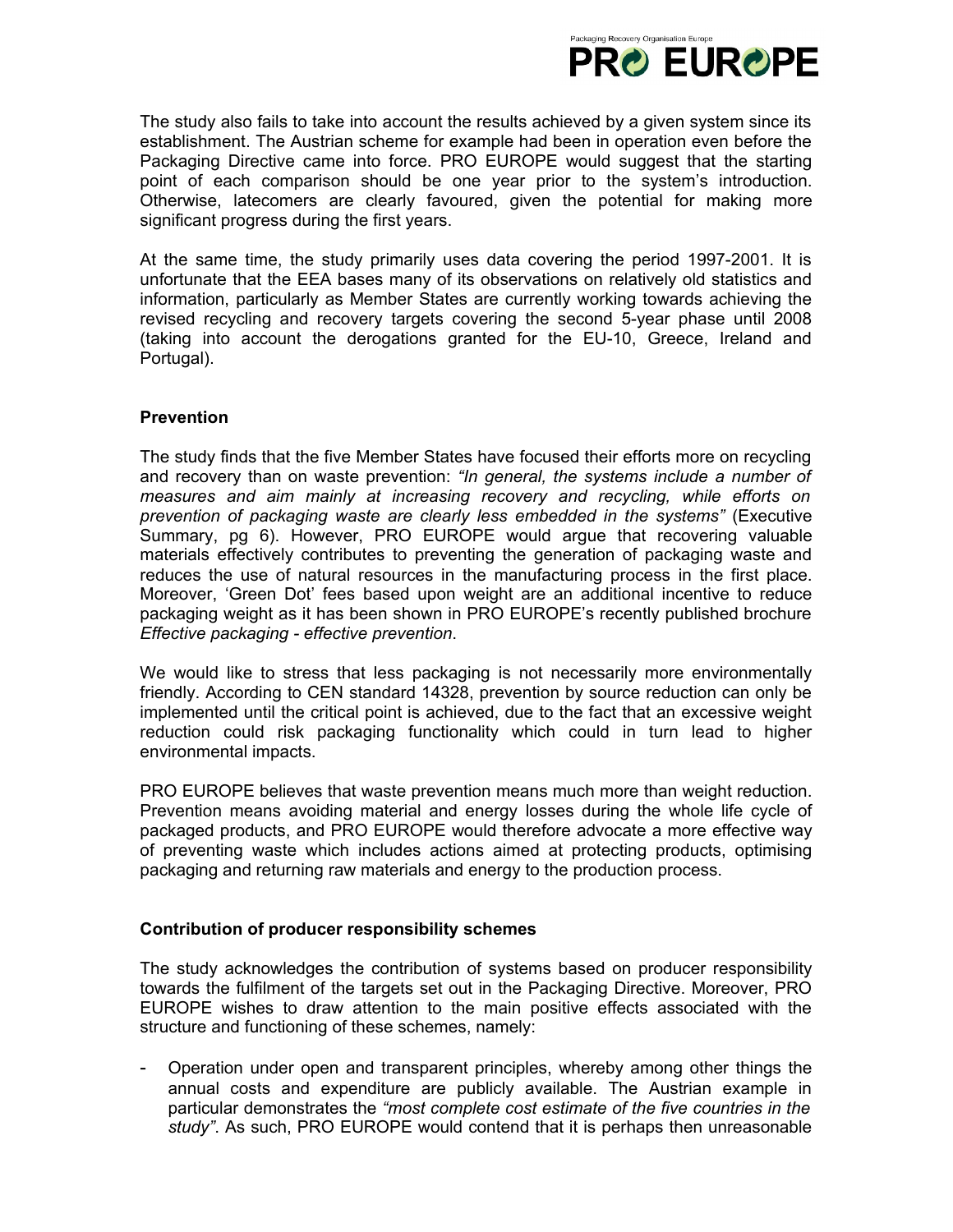

to label this system *"expensive"* (pg 23) when there is not as much data on costs presented for the other countries in the study.

- Generation of sound data on packaging waste generation and waste management, providing relevant data for Member States reporting obligations and objective information for well-founded decision making.
- Contribution to raising consumers' environmental awareness. Producer-responsibility based schemes are ideally positioned to contribute to environmental awareness programmes, both at national and international level.

Overall PRO EUROPE sees the merit of this type of policy analysis, which in principle is a valuable tool to decision makers and stakeholders. PRO EUROPE and its members therefore offer the European Environment Agency their continued co-operation and expertise in support of this goal.

\*\* \*\*\*\*\*\* \*\*